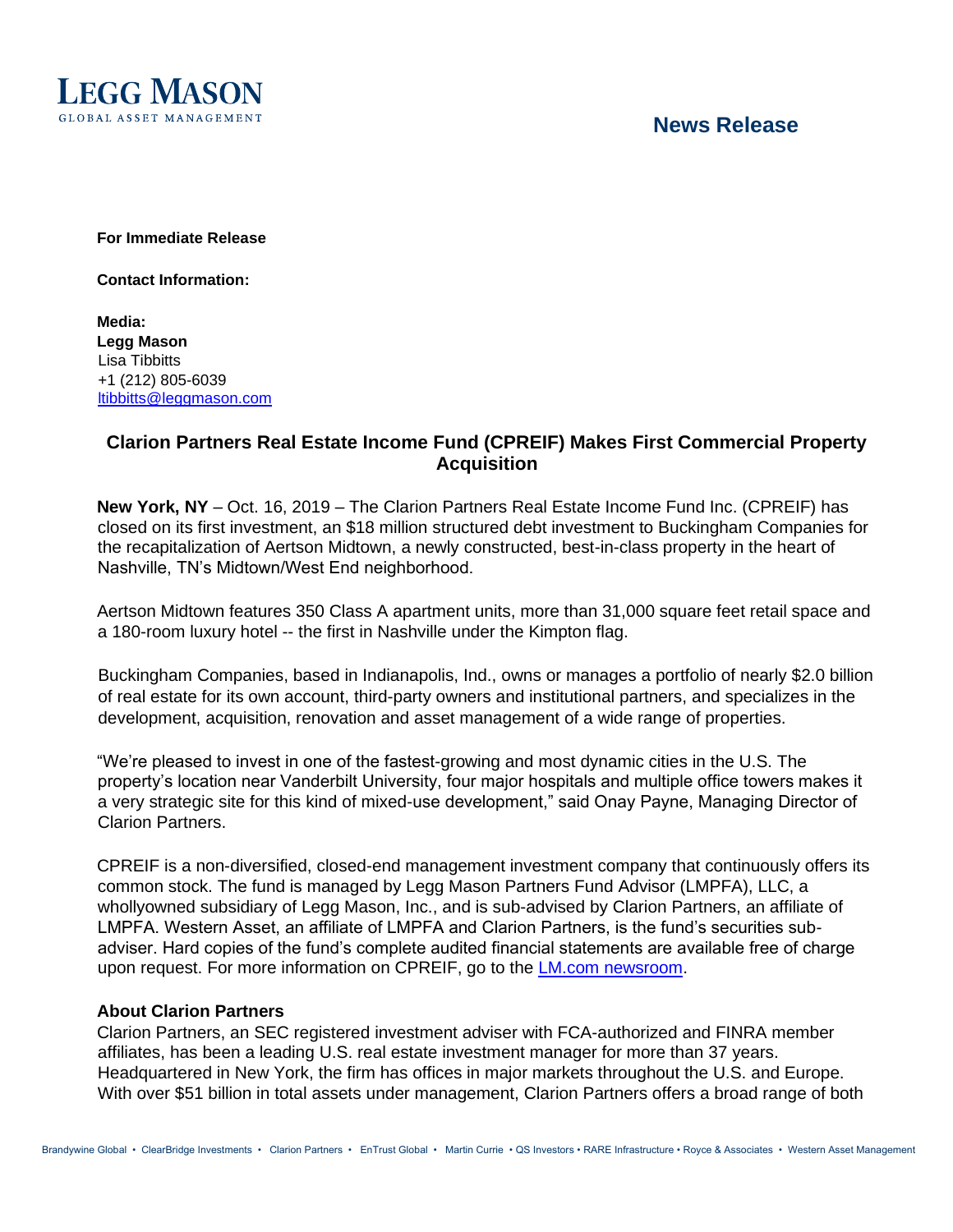# **LEGG MASON**

# **News Release**

debt and equity real estate strategies across the risk/return spectrum to its more than 350 domestic and international institutional investors. More information is available at [www.clarionpartners.com.](http://www.clarionpartners.com/)

#### **About Western Asset Management**

Western Asset Management is one of the world's leading fixed-income managers. With a focus on long-term fundamental value investing that employs a top-down and bottom-up approach, the firm has nine offices around the globe and deep experience across the range of fixed-income sectors. Founded in 1971, Western Asset has been recognized for an approach emphasizing team management and intensive proprietary research, supported by robust risk management. To learn more about Western Asset, please visit [www.westernasset.com.](http://www.westernasset.com/)

#### **About Legg Mason**

Guided by a mission of Investing to Improve Lives™, Legg Mason helps investors globally achieve better financial outcomes by expanding choice across investment strategies, vehicles and investor access through independent investment managers with diverse expertise in equity, fixed income, alternative and liquidity investments. Legg Mason's assets under management are \$777 billion as of Aug. 31, 2019. To learn more, visit our [website,](http://www.leggmason.com/) our [newsroom,](https://www.leggmason.com/en-us/about/newsroom.html) or follow us on [LinkedIn,](https://www.linkedin.com/company/5232/) [Twitter,](http://www.twitter.com/leggmason) or [Facebook.](http://www.facebook.com/leggmason)

#### **Investment Risks**

The Fund is newly organized, with a limited history of operations. An investment in the Fund involves a considerable amount of risk. The Fund is designed primarily for long-term investors, and an investment in the Fund should be considered illiquid. Shareholders may not be able to sell their shares in the Fund at all or at a favorable price. Fixed income securities involve interest rate, credit, inflation and reinvestment risks. As interest rates rise, the value of fixed income securities fall. High-yield bonds possess greater price volatility, illiquidity and possibility of default. The Fund's investments are highly concentrated in real estate investments, and therefore will be subject to the risks typically associated with real estate, including but not limited to local, state, national or international economic conditions; including market disruptions caused by regional concerns, political upheaval, sovereign debt crises and other factors. Asset-backed, mortgage-backed or mortgage-related securities are subject to prepayment and extension risks. The Fund employs leverage, which increases the volatility of investment returns and subjects the Fund to magnified losses if an underlying fund's investments decline in value. The Fund may use derivatives, such as options and futures, which can be illiquid, may disproportionately increase losses, and have a potentially large impact on Fund performance.

#### **Liquidity Considerations**

The Fund should be viewed as a long-term investment, as it is inherently illiquid and suitable only for investors who can bear the risks associated with the limited liquidity of the Fund. Limited liquidity is provided to shareholders only through the Fund's quarterly repurchase offers for no more than 5% of the Fund's shares outstanding at net asset value. There is no guarantee these repurchases will occur as scheduled, or at all. Shares will not be listed on a public exchange, and no secondary market is expected to develop.

**Before investing, carefully consider a Fund's investment objectives, risks, charges and expenses. You can find this and other information in each prospectus, or summary prospectus, if available, at [www.leggmason.com.](http://www.leggmason.com/) Please read it carefully.**